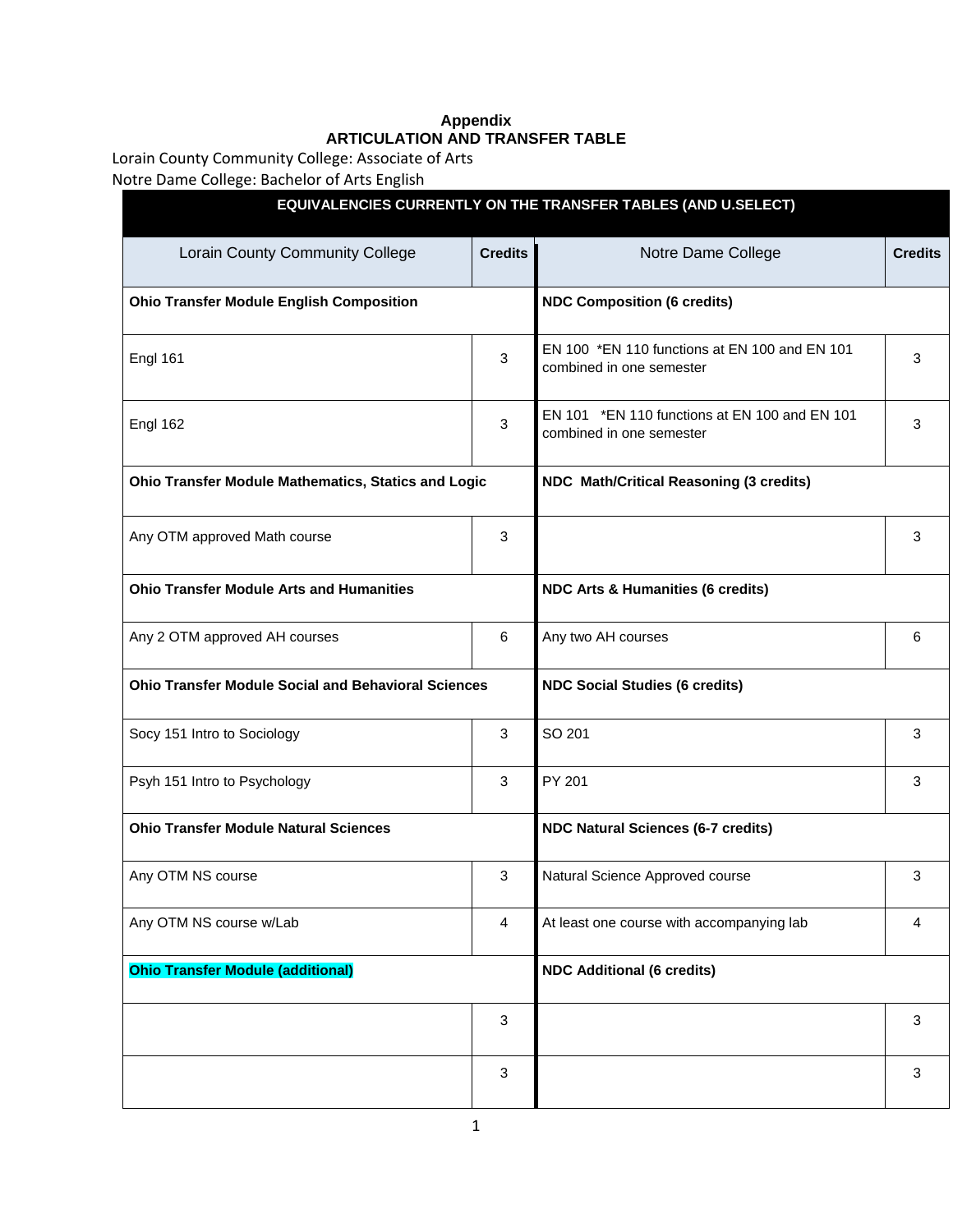| <b>Program Requirements</b> |   | <b>Program Requirements</b> |   |  |
|-----------------------------|---|-----------------------------|---|--|
| <b>ENGL 165</b>             | 3 | EN 318 or EN 319            | 3 |  |
| <b>ENGL 251</b>             | 3 | EN 341                      | 3 |  |
| <b>ENGL 252</b>             | 3 | EN 342                      | 3 |  |
| <b>ENGL 261</b>             | 3 | <b>EN 331</b>               | 3 |  |
| <b>ENGL 262</b>             | 3 | EN 332                      | 3 |  |
| <b>ENGL 266</b>             | 3 | EN 343                      | 3 |  |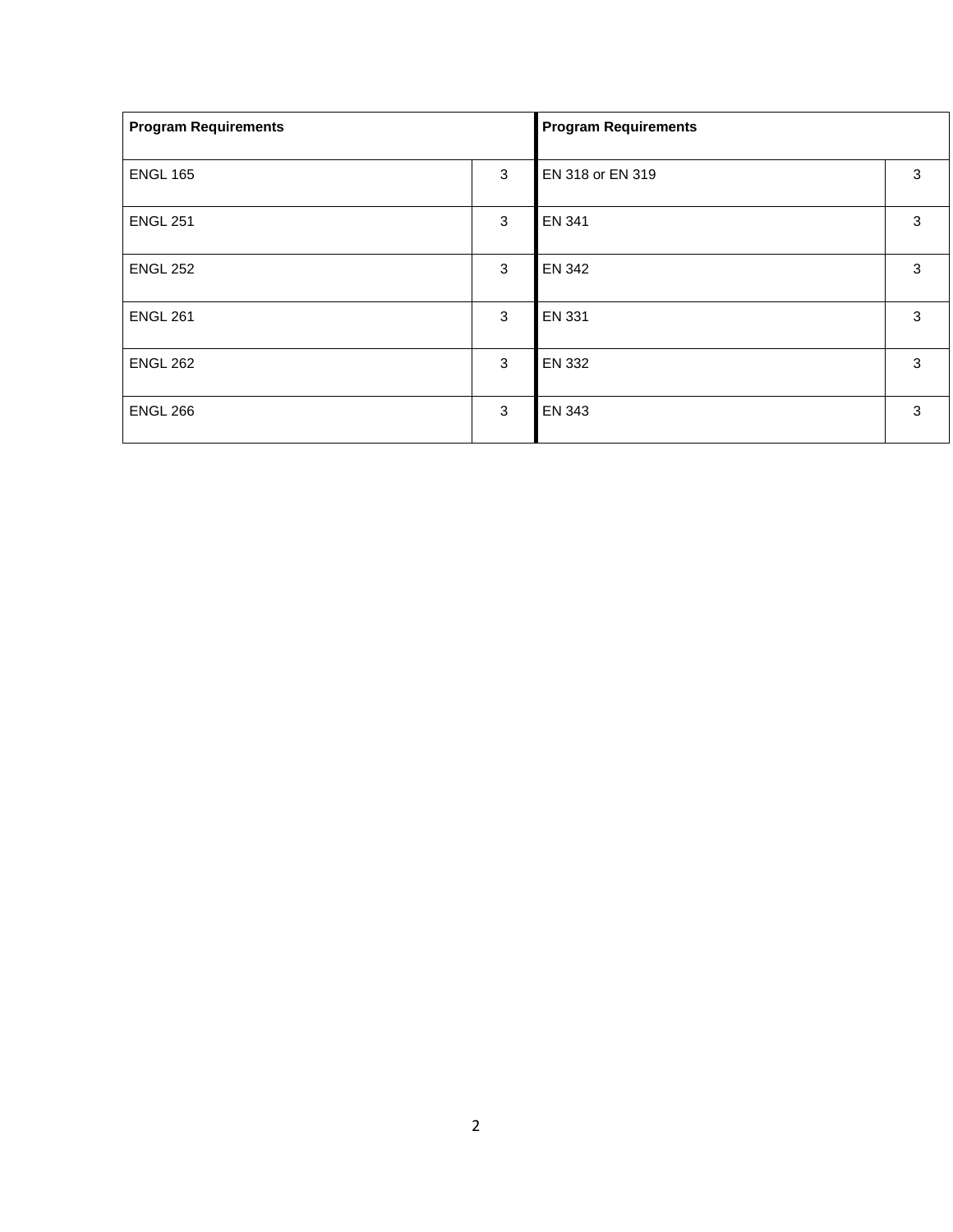## **SUGGESTED SEMESTER SEQUENCE**

## Lorain County Community College: Associate in Arts Notre Dame College: Bachelor of Arts English

| Course Subject and Title                                          | Credit<br>Hours | Upper<br><b>Division</b>    | Notes on Transfer Coursework to NDC                                                                                                       |  |  |
|-------------------------------------------------------------------|-----------------|-----------------------------|-------------------------------------------------------------------------------------------------------------------------------------------|--|--|
| Semester One: [16 Credit Hours] (Lorain County Community College) |                 |                             |                                                                                                                                           |  |  |
| Engl 161 College Comp 1                                           | 3               | EN<br>100                   | <b>College Composition I-CORE</b><br>Or EN 110, Advanced Composition, which<br>functions as EN 100 and EN 101 combined in<br>one semester |  |  |
| Socy 151 Intro to Sociology                                       | 3               | SO 201                      | Intro to Sociology-Elective<br>offered every semester                                                                                     |  |  |
| Any OTM approved AH                                               | 3               | <b>CA 100</b>               | Elements of Speech-CORE<br>offered every semester                                                                                         |  |  |
| Any OTM approved Math course                                      | 3               | <b>MA 221</b>               | Statistics 1-CORE (Pre-req. MA 105)<br>offered every semester                                                                             |  |  |
| Any OTM approved Science Course                                   | 4               | <b>BI</b> 200<br>&BI<br>201 | Environmental Science w/lab-LS CORE<br>Offered every semester (Labs are Tuesdays<br>and Thursdays)                                        |  |  |
| SDEV 101 College 101                                              | 1               | <b>FYS</b>                  | Freshman Seminar-CORE<br>offered every semester, more sections in the<br>fall                                                             |  |  |
| Semester Two: [15 Credit Hours] (Lorain County Community College) |                 |                             |                                                                                                                                           |  |  |
| Engl 162 College Comp 2                                           | 3               | <b>EN 101</b>               | College Composition II-CORE<br>Or EN 110 functions at EN 100 and EN 101<br>combined in one semester                                       |  |  |
| Psyh 151 Intro to Psychology                                      | 3               | PY 201                      | General Psychology<br>offered every semester                                                                                              |  |  |
| Any OTM approved AH                                               | 3               |                             | <b>ELECTIVE</b>                                                                                                                           |  |  |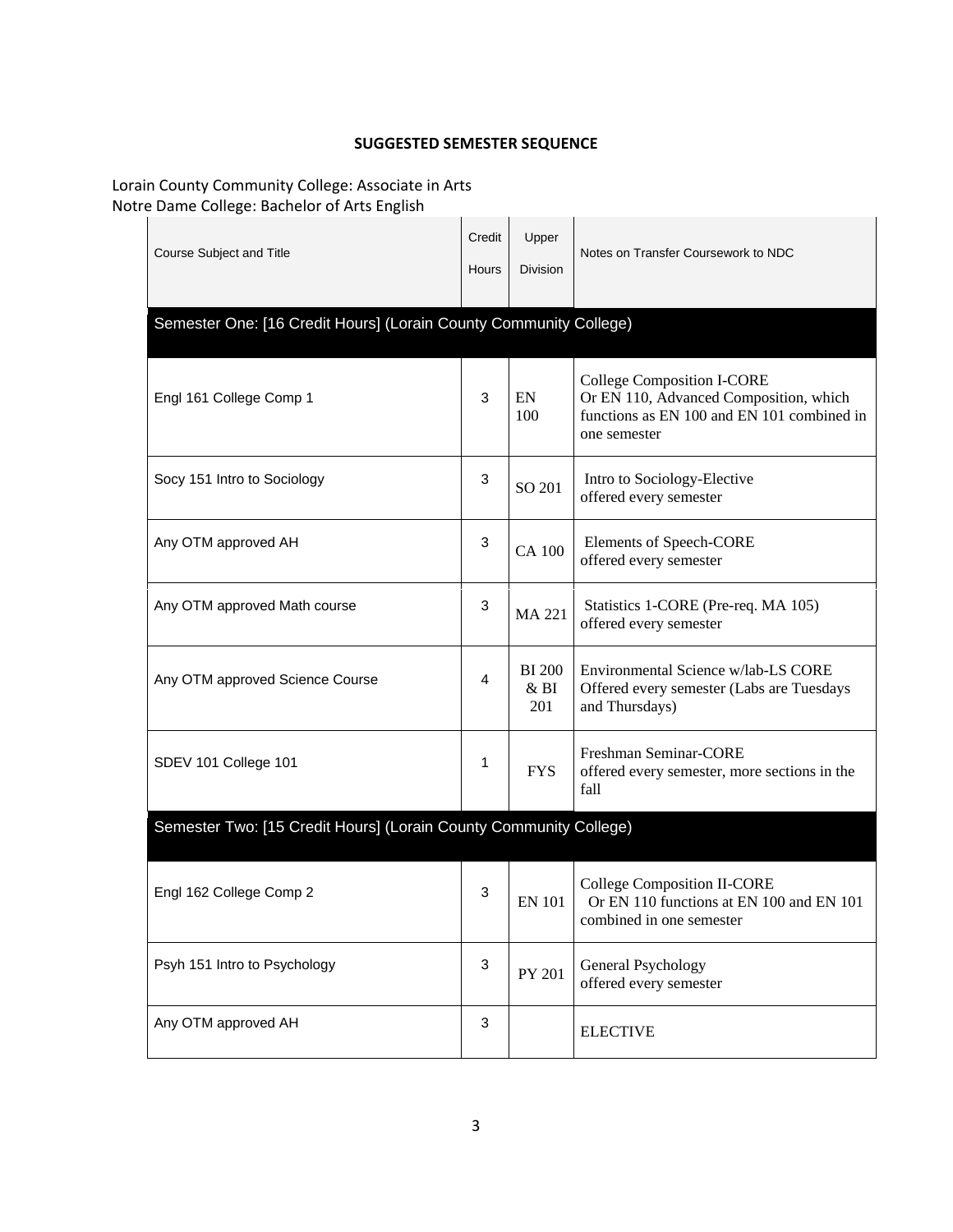| Course Subject and Title                                            | Credit<br>Hours | Upper<br>Division                       | Notes on Transfer Coursework to NDC                                                                |  |  |
|---------------------------------------------------------------------|-----------------|-----------------------------------------|----------------------------------------------------------------------------------------------------|--|--|
| American Literature I (ENGL 251& 252)                               | 3               | <b>EN 341</b>                           | American Literature to 1900-CORE<br>Offered EVEN years fall semester eg. 2016-<br>2017             |  |  |
| Any OTM approved course                                             | $\mathbf{3}$    |                                         | <b>ELECTIVE</b>                                                                                    |  |  |
| Semester Three: [15 Credit Hours] (Lorain County Community College) |                 |                                         |                                                                                                    |  |  |
| ENGL 252 AMERICAN LITERATURE II                                     | 3               | <b>EN 342</b>                           | Seminar in American Lit<br>Offered EVEN years spring semester eg.<br>2016-2017                     |  |  |
| Any OTM approved                                                    | 3               |                                         | <b>ELECTIVE</b>                                                                                    |  |  |
| <b>ENGL 266 African American Literature</b>                         | $\mathbf{3}$    | <b>EN 343</b>                           | Major African American Writers<br>Offered every other fall semester                                |  |  |
| ENGL 261 Masterpieces of Brit Lit I                                 | 3               | <b>EN 331</b>                           | British Lit to 1700<br>Offered ODD years fall semester eg 2017-<br>2018                            |  |  |
| CRMJ 117- Recommended Criminal Law                                  | 3               | CJ 233                                  | Criminal Law<br>Offered every spring semester                                                      |  |  |
| Semester Four: [16 Credit Hours] (Lorain County Community College)  |                 |                                         |                                                                                                    |  |  |
| <b>ENGL 165 Creative Writing</b>                                    | 3               | <b>EN 318</b><br>or 319                 | Creative Writing poetry or fiction<br>Offered fall and spring                                      |  |  |
| Any elective course                                                 | 3               |                                         | <b>ELECTIVE</b>                                                                                    |  |  |
| Any OTM approved Science w/Lab                                      | 3               | <b>BI</b> 200<br>& <sub>BI</sub><br>201 | Environmental Science w/lab-LS CORE<br>Offered every semester (Labs are Tuesdays<br>and Thursdays) |  |  |
| ENGL 262 Masterpieces of Brit Lit II                                | 3               | <b>EN 332</b>                           | British Lit 1700-1900<br>Offered every ODD year spring semester eg<br>2017-2018                    |  |  |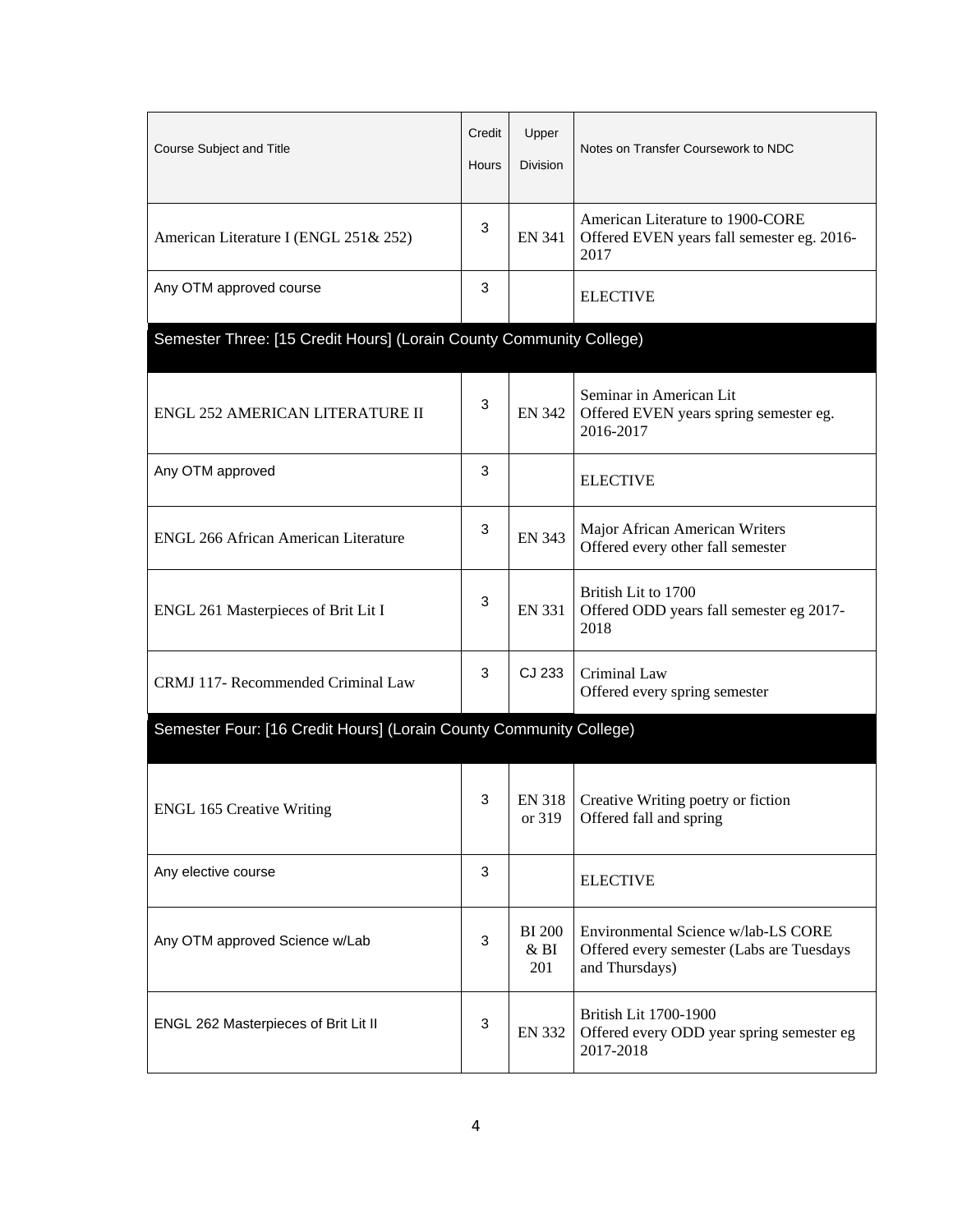| Course Subject and Title                                                                    | Credit<br><b>Hours</b> | Upper<br><b>Division</b> | Notes on Transfer Coursework to NDC                                                                                       |  |
|---------------------------------------------------------------------------------------------|------------------------|--------------------------|---------------------------------------------------------------------------------------------------------------------------|--|
| CRMJ 110-Recommended Introduction to<br>American Criminal Justice                           | 3                      | CJ 131                   | American Criminal Justice<br>Offered every semester                                                                       |  |
| 60 Total Credit Hours to Graduate with the AA Degree from (Lorain County Community College) |                        |                          |                                                                                                                           |  |
|                                                                                             |                        |                          | Students should also ensure that they have met the Ohio Transfer Module at Lorain CCC                                     |  |
| Course Subject and Title                                                                    | Credit<br><b>Hours</b> | Upper<br><b>Division</b> | Notes on Transfer Coursework to NDC                                                                                       |  |
| Semester Five: [## Credit Hours] (Notre Dame College) Fall                                  |                        |                          |                                                                                                                           |  |
| TH3XX                                                                                       | 3                      |                          | <b>Upper Biennium Theology CORE</b><br>Offered every semester                                                             |  |
| <b>EN 314</b>                                                                               | 3                      |                          | <b>Grammar for Writers and Teachers</b><br>Offered every fall semester                                                    |  |
| <b>EN 215</b>                                                                               | 3                      |                          | Argument and Rhetoric<br>Offered every semester                                                                           |  |
| <b>EN 321</b>                                                                               | 3                      |                          | Intro to Literary Theory and Criticism<br>Offered every fall semester                                                     |  |
| PH 3XX                                                                                      | 3                      |                          | <b>Upper Biennium Philosophy CORE</b><br>Offered every semester                                                           |  |
| 3XX or 4XX                                                                                  | 3                      |                          | <b>Upper Biennium Elective</b><br>Offered every semester                                                                  |  |
| Semester Six: [## Credit Hours] (Notre Dame College) Spring                                 |                        |                          |                                                                                                                           |  |
| Elective                                                                                    | 3                      |                          | Global Learning Course CORE<br>Offered every semester                                                                     |  |
| <b>EN 312</b>                                                                               | 3                      |                          | History of the English Language<br>offered every spring semester (traditionally<br>one day a week, Tuesdays 4:30-7:00 pm) |  |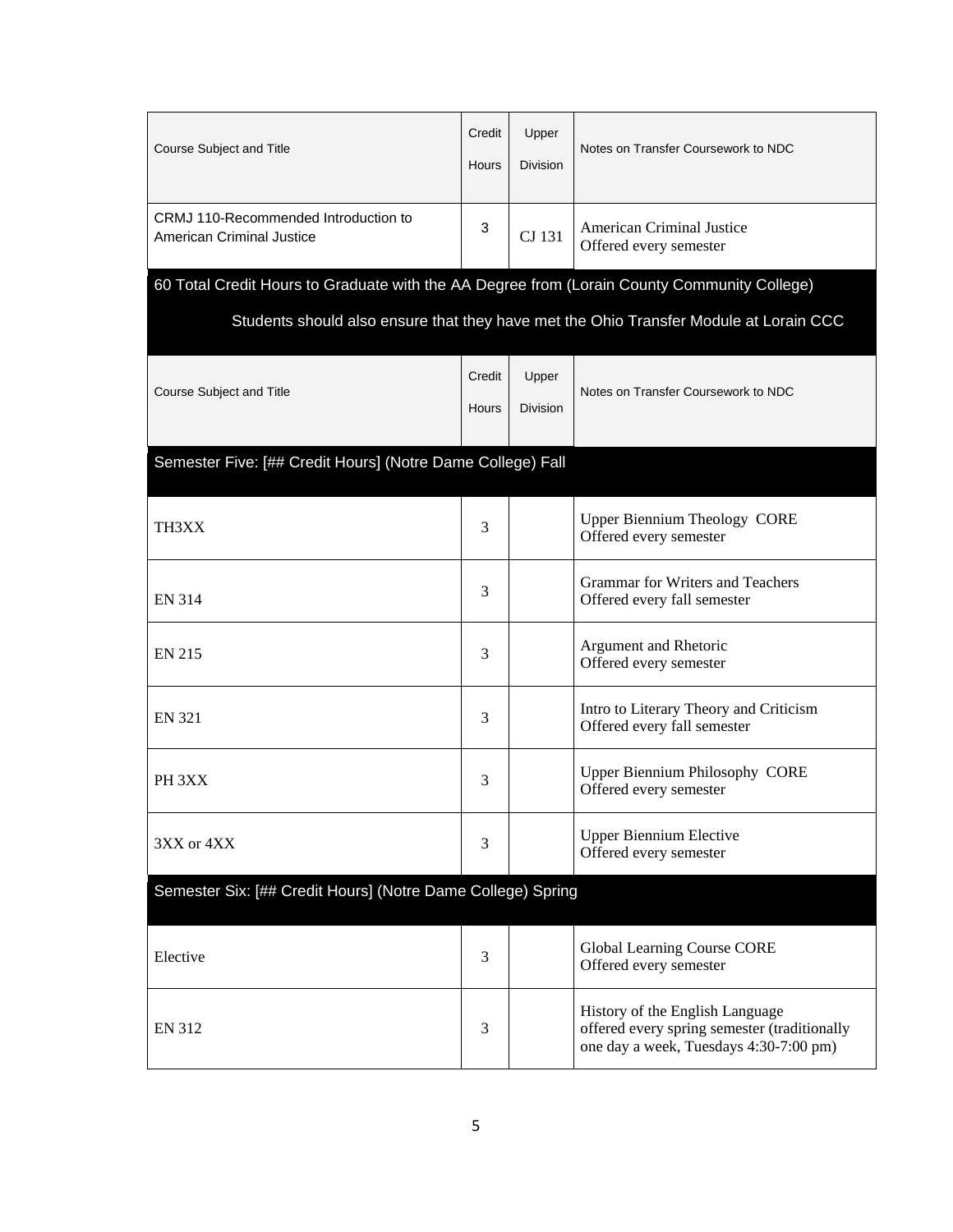| Course Subject and Title                                      | Credit<br>Hours | Upper<br>Division | Notes on Transfer Coursework to NDC                                                     |  |
|---------------------------------------------------------------|-----------------|-------------------|-----------------------------------------------------------------------------------------|--|
| CJ 235                                                        | 3               |                   | Theory and Applied Criminology<br>Offered every spring semester                         |  |
| CA 374                                                        | 3               |                   | <b>Presentation Techniques</b><br>Offered every semester                                |  |
| Elective                                                      | 3               |                   | ELECTIVE ((EN, PH or CJ recommended)                                                    |  |
| <b>UB</b> Elective                                            | 3               |                   | Upper Biennium Elective (EN, PH or CJ<br>recommended)                                   |  |
| Semester Seven: [## Credit Hours] (Notre Dame College) Fall   |                 |                   |                                                                                         |  |
| PH 480                                                        | 3               |                   | <b>Current Ethical Problems and Positions-</b><br><b>CORE</b><br>Offered every semester |  |
| <b>TH 450</b>                                                 | 3               |                   | Social Justice: Issues and Action- CORE<br>Offered every semester                       |  |
| CA 376 or CA 201                                              | 3               |                   | Intercultural Communication or Interpersonal<br>Communication<br>Offered every semester |  |
| <b>EN 462</b>                                                 | 3               |                   | Shakespeare's Histories and Tragedies<br>offered every fall semester                    |  |
| <b>EN 482</b>                                                 | 3               |                   | <b>English Studies</b><br>Offered every fall or as directed studies as<br>needed        |  |
| Semester Eight: [## Credit Hours] (Notre Dame College) Spring |                 |                   |                                                                                         |  |
| <b>EN 480</b>                                                 | 3               |                   | <b>Great Books Seminar</b><br>Offered every spring semester                             |  |
| CJ 335                                                        | 3               |                   | Organized and White Collar Crime<br>Offered every spring semester                       |  |